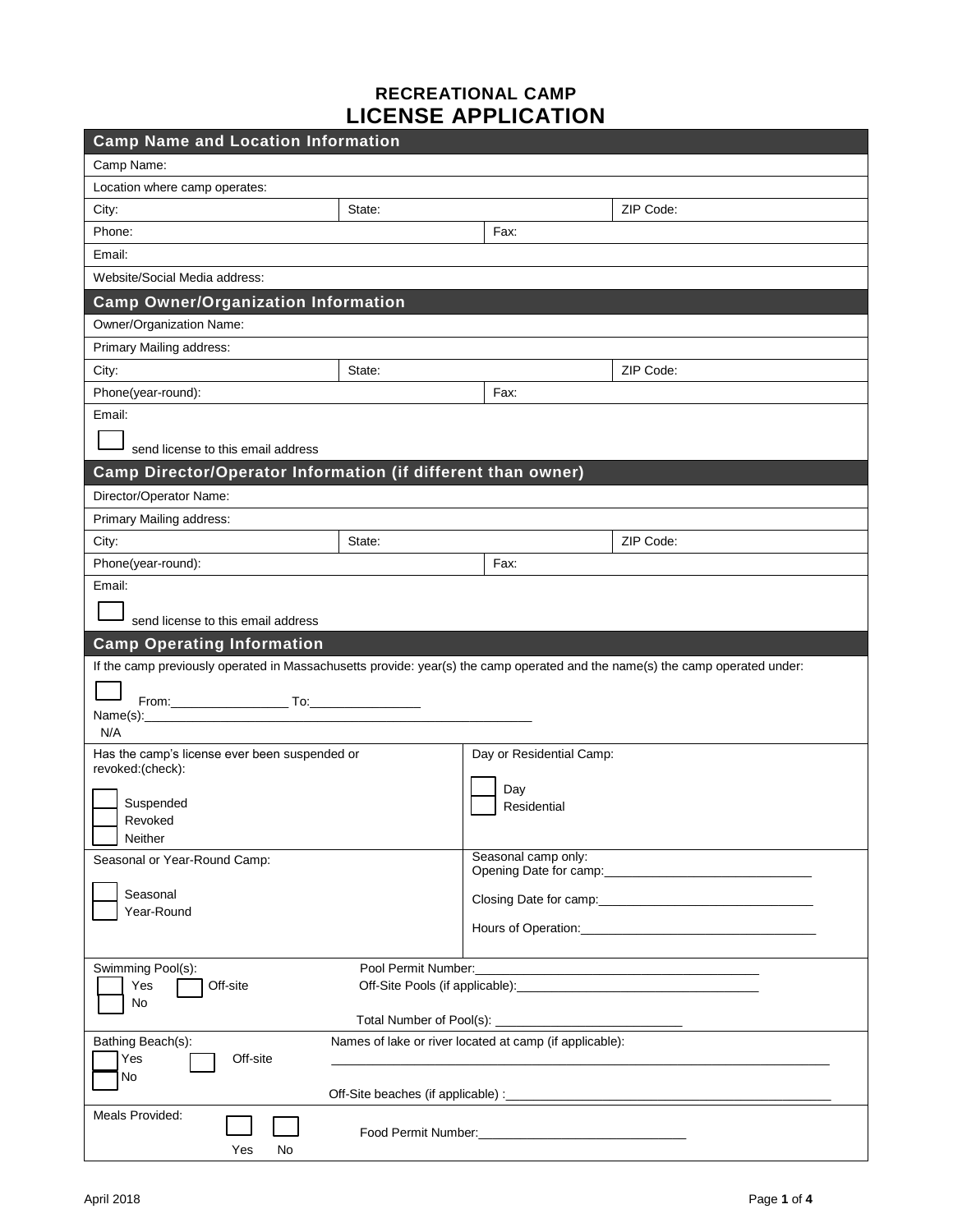| Camp Capacity (per Session):<br>Campers: ___________________<br>Year:                                                                                              |                                                  | Total Number for the |                                                               |                                                   |               |  |
|--------------------------------------------------------------------------------------------------------------------------------------------------------------------|--------------------------------------------------|----------------------|---------------------------------------------------------------|---------------------------------------------------|---------------|--|
| <b>Health Care Consultant Information</b>                                                                                                                          |                                                  |                      |                                                               |                                                   |               |  |
| Name:                                                                                                                                                              |                                                  |                      |                                                               |                                                   |               |  |
| <b>MA License Number:</b>                                                                                                                                          |                                                  |                      | Phone (to reach during camp operations):                      |                                                   |               |  |
| Type of Medical License:                                                                                                                                           |                                                  |                      |                                                               |                                                   |               |  |
| Physician                                                                                                                                                          | Physician Assistant<br><b>Nurse Practitioner</b> |                      | (NOTE: Attach documentation<br>of pediatric training if a PA) |                                                   |               |  |
| <b>Health Care Supervisor Information</b>                                                                                                                          |                                                  |                      |                                                               |                                                   |               |  |
| Name:                                                                                                                                                              |                                                  |                      |                                                               |                                                   |               |  |
| <b>MA License Number:</b>                                                                                                                                          |                                                  | Age:                 |                                                               |                                                   |               |  |
| Type of Medical License, Registration or Training 105 CMR 430.159(C):                                                                                              |                                                  |                      |                                                               |                                                   |               |  |
| Physician<br><b>Nurse</b>                                                                                                                                          | Physician Assistant<br><b>Nurse Practitioner</b> |                      |                                                               | documentation of current First Aid / CPR Training | Please attach |  |
| <b>Aquatics Director Information</b>                                                                                                                               |                                                  | N/A                  |                                                               |                                                   |               |  |
| Name:                                                                                                                                                              |                                                  |                      |                                                               |                                                   | Age:          |  |
| Lifeguard Certificate issued by:                                                                                                                                   |                                                  |                      | American Red Cross CPR Certificate:                           |                                                   |               |  |
|                                                                                                                                                                    |                                                  |                      |                                                               |                                                   |               |  |
|                                                                                                                                                                    |                                                  |                      |                                                               |                                                   |               |  |
| American First Aid Certificate:                                                                                                                                    |                                                  |                      |                                                               | Previous aquatics supervisory experience:         |               |  |
|                                                                                                                                                                    |                                                  |                      |                                                               |                                                   |               |  |
| <b>Firearms Instructor Information</b>                                                                                                                             |                                                  | N/A                  |                                                               |                                                   |               |  |
| Name:                                                                                                                                                              |                                                  |                      |                                                               |                                                   |               |  |
| National Rifle Association Instructor's card (or equivalent):                                                                                                      |                                                  |                      |                                                               |                                                   |               |  |
|                                                                                                                                                                    |                                                  |                      | Expiration date:                                              |                                                   |               |  |
| <b>Horseback Riding Instructor Information</b><br>N/A                                                                                                              |                                                  |                      |                                                               |                                                   |               |  |
| Name:                                                                                                                                                              |                                                  |                      |                                                               |                                                   |               |  |
| License Number:                                                                                                                                                    |                                                  |                      | Expiration date:                                              |                                                   |               |  |
| Stable Location:                                                                                                                                                   |                                                  |                      |                                                               |                                                   |               |  |
|                                                                                                                                                                    |                                                  |                      |                                                               |                                                   |               |  |
|                                                                                                                                                                    |                                                  |                      |                                                               |                                                   |               |  |
| Licensed in accordance with MGL c.111 §155, 158:                                                                                                                   |                                                  |                      |                                                               |                                                   |               |  |
| <b>Drinking Water and Plumbing Information</b>                                                                                                                     |                                                  |                      |                                                               |                                                   |               |  |
| Is the camp a Public Water System (PWS) or connected to a town water supply?                                                                                       |                                                  |                      |                                                               |                                                   |               |  |
| <b>PWS</b><br>Town water supply<br>Other: _________                                                                                                                |                                                  |                      |                                                               |                                                   |               |  |
| Is the camp connected to a municipal sewer or other community, off-site sewage disposal system or is it served by on-site sewage disposal<br>system(s)?            |                                                  |                      |                                                               |                                                   |               |  |
| Municipal/Off-Site<br>On-Site (if on-site, Date of most recent septic tank pumping and inspection:<br>Other:<br><b>Renewal or Previously Submitted Information</b> |                                                  |                      |                                                               |                                                   |               |  |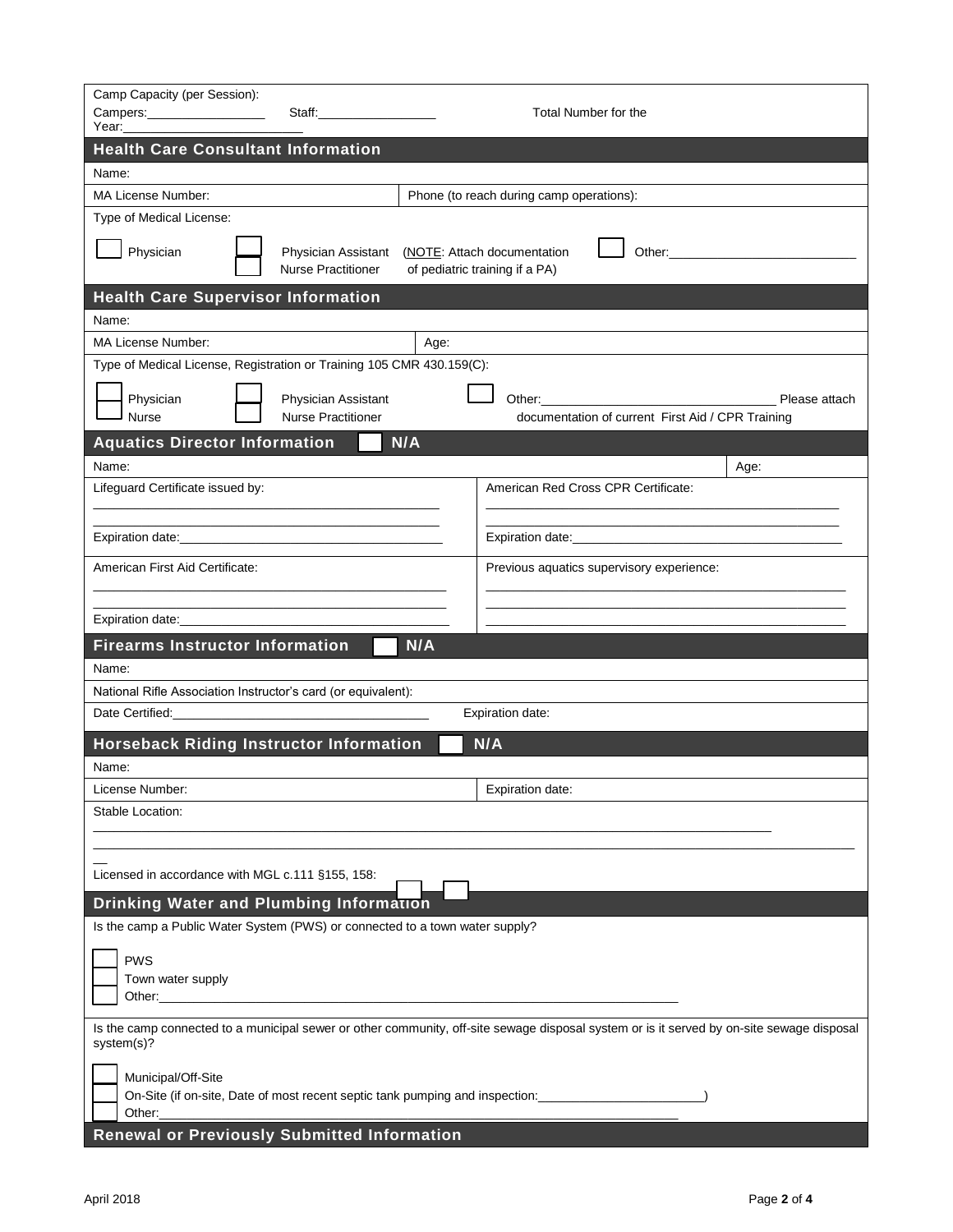| If ALL of the above information was previously submitted and has not changed, please note:                                                                                                                                                                                                                          |        |       |  |  |  |  |
|---------------------------------------------------------------------------------------------------------------------------------------------------------------------------------------------------------------------------------------------------------------------------------------------------------------------|--------|-------|--|--|--|--|
| <b>INFORMATION ON FILE from previous years</b>                                                                                                                                                                                                                                                                      |        |       |  |  |  |  |
| <b>Certification and Signature</b>                                                                                                                                                                                                                                                                                  |        |       |  |  |  |  |
| authorize the verification of the information provided in and with the application is true, complete, and not misleading to the knowledge<br>and belief of the signer. I understand that any license granted based on false, incomplete, or misleading information shall be subject to<br>suspension or revocation. |        |       |  |  |  |  |
| Signature                                                                                                                                                                                                                                                                                                           | Title: |       |  |  |  |  |
| of applicant:                                                                                                                                                                                                                                                                                                       |        |       |  |  |  |  |
| Name                                                                                                                                                                                                                                                                                                                |        | Date: |  |  |  |  |
| (Please Print):                                                                                                                                                                                                                                                                                                     |        |       |  |  |  |  |

## **Comments or Additional Information**